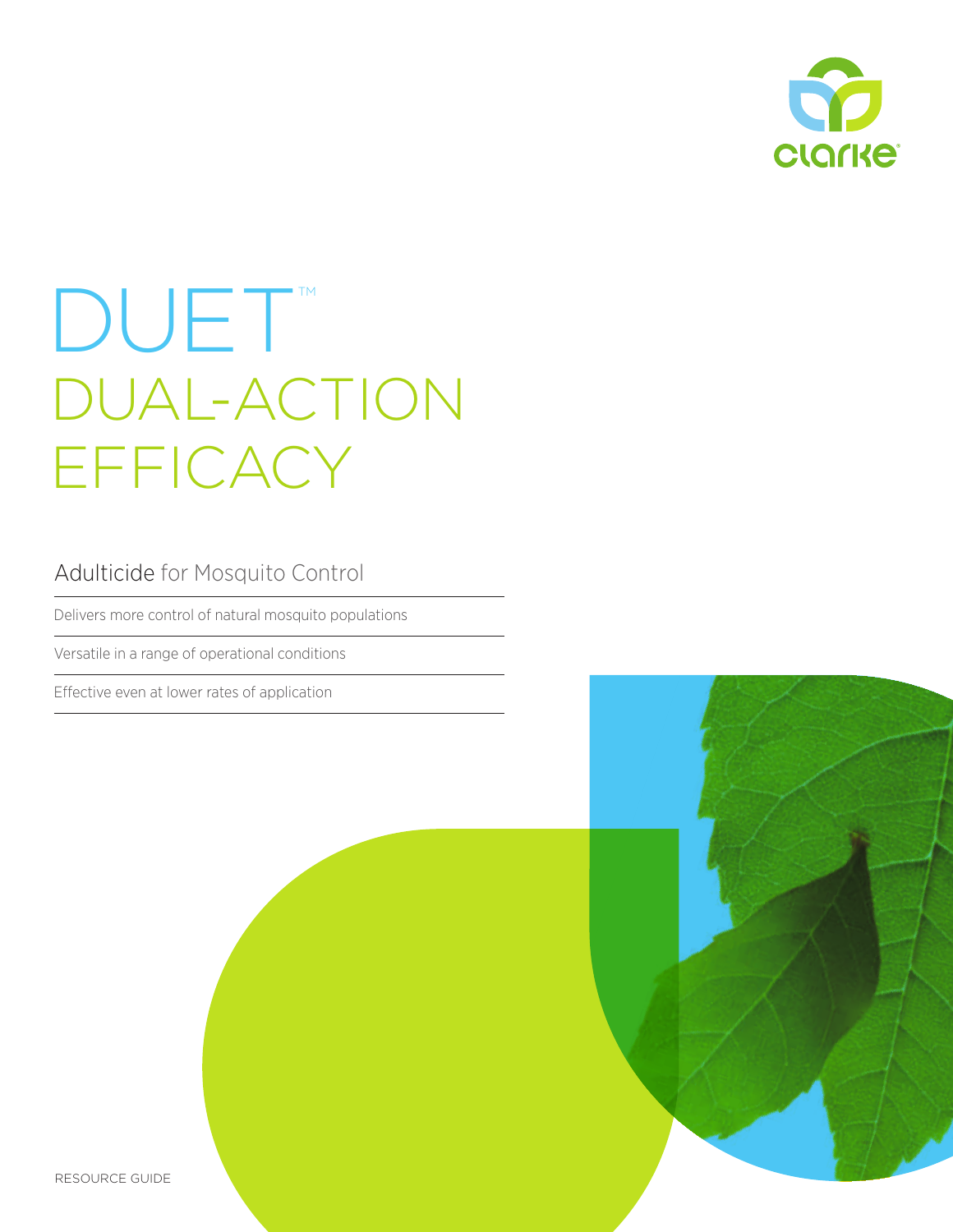# TWO ACTIVE INGREDIENTS FOR GREATER STRENGTH AND VERSATILITY

Duet,<sup>™</sup> an advanced dual-action mosquito adulticide, combines the proven efficacy of Sumithrin® (the active ingredient found in Anvil®) plus the exceptional knockdown of prallethrin. Together, these two active ingredients provide you a unique, effective and faster way to control mosquitoes.

### DUET'S BENEFITS >>

**Delivers more control** of natural mosquito populations

**Versatile** in a range of operational conditions

**Effective** at even low rates of application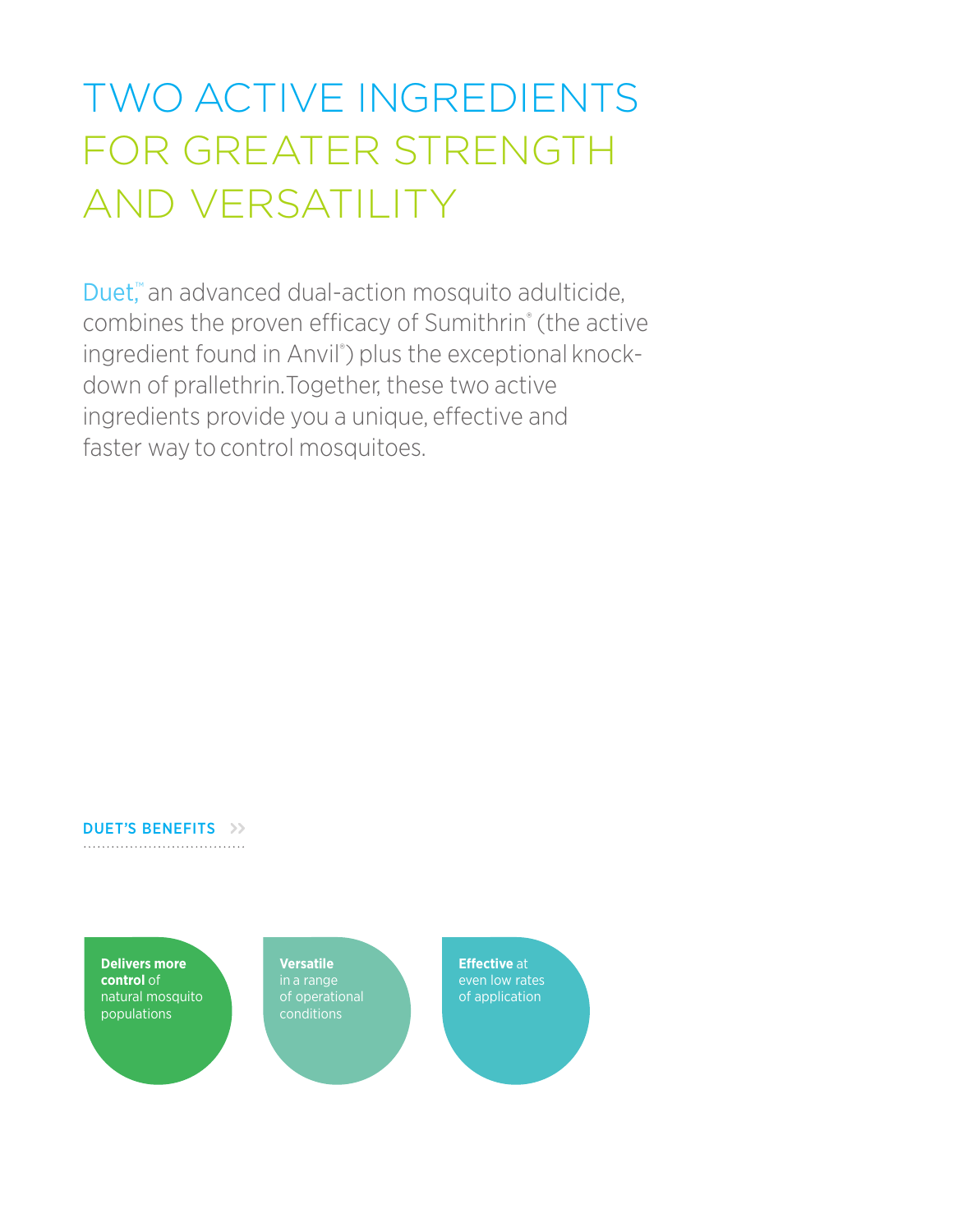### SUMITHRIN

### PRALLETHRIN

- » Superior efficacy
- » Non-corrosive
- » Low odor
- » Application versatility

» Favorable toxicology

» Exceptional knockdown

- » Effective at very low rates
- » Benign agitation

DUET ™

» Temperature coefficient phenomenon gives improved coverage for early and late season application

### Stronger and Faster **Biodegradable**

With the combination of Sumithrin and prallethrin, Duet effectively controls more mosquitoes more quickly. Duet has a faster knockdown than other products. In addition, despite its potent combination of active ingredients, Duet has approximately the same toxicity profile as Anvil.<sup>®</sup> This offers increased efficacy with the *same low toxicity.* 

More than a generation ago, scientists created synthetic pyrethroids, which emulate naturally occurring pyrethrins, found in chrysanthemum flowers. Two of these synthetic pyrethroids — Sumithrin and prallethrin (brand name ETOC®) — kill mosquitoes effectively, yet biodegrade rapidly in the presence of sunlight and/or microorganisms. The two actives with the synergist piperonyl butoxide (PBO) yield superior performance for mosquito control.

#### Active Ingredients:

### Prallethrin (1%)

(RS)-2-methyl-4-oxo-3-(2-propynyl) cyclopent-2-enyl-(1RS)-cis, transchrysanthemate

#### Sumithrin (5%)

3-Phenoxybenzyl-(1RS, 3RS; 1RS, 3SR)-2, 2-dimethyl-3-(2-methylprop-1-enyl) cyclopropanecarboxylate

Piperonyl Butoxide (5%)

Other Ingredients (89%)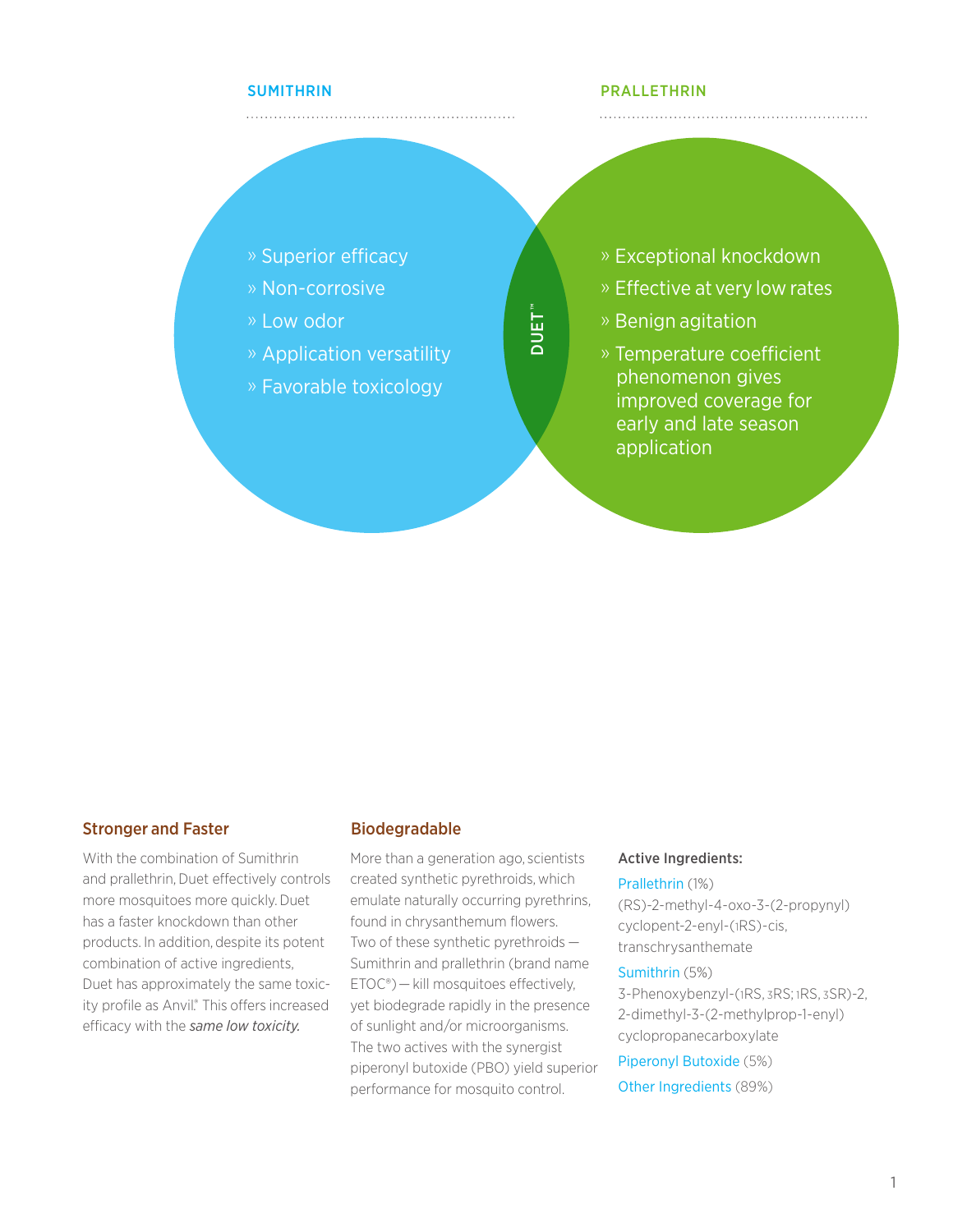## BENIGN AGITATION: EXCELLENT KNOCKDOWN AND GREATER CONTROL

Field trial and cage observations have shown that Duet<sup>™</sup> causes benign agitation  $-$  a non-biting excitation of mosquitoes. This has the potential to draw mosquitoes from a resting state, causing more of them to come in contact with droplets and increase efficacy. As a result, you can have greater control on a larger percentage of the total mosquito population.

### Benign Agitation Studies Prove Duet's Effectiveness

In laboratory studies,\* benign agitation was demonstrated by looking at the active ingredients in Duet, separately.

Ultra low volume (ULV) droplets were introduced into a wind tunnel. The response of resting mosquitoes was video recorded and movement/flight pattern observed before, during, and after exposure. Mosquitoes exposed to insecticides moved faster when sprayed. Prallethrin produced increased flight activity during spray while Sumithrin (the other active ingredient in Duet) produced increased activity during the post-spray period.

In another study\*\* that showed the formulated product of Duet increases the percentage of resting mosquitoes to take flight post spray, it was also demonstrated that mosquitoes remain in flight longer than with competitive formulations.

The bottom line: With Duet, more resting mosquitoes take flight to come in contact with more droplets, thus improving the efficacy of the application.

\*Study by by Gary G. Clark and Sandra A. Allan of the CMAVE, USDA, Gainesville, FL; Miriam F. Cooperband with APHIS, USDA, Otis ANGB, MA, and William Jany, Clarke. Tests conducted with female *Culex quinquefasciatus* using a range of adulticides with different active ingredients.

\*\*Work by Gary Benzon, Benzon Research, Carlise, PA.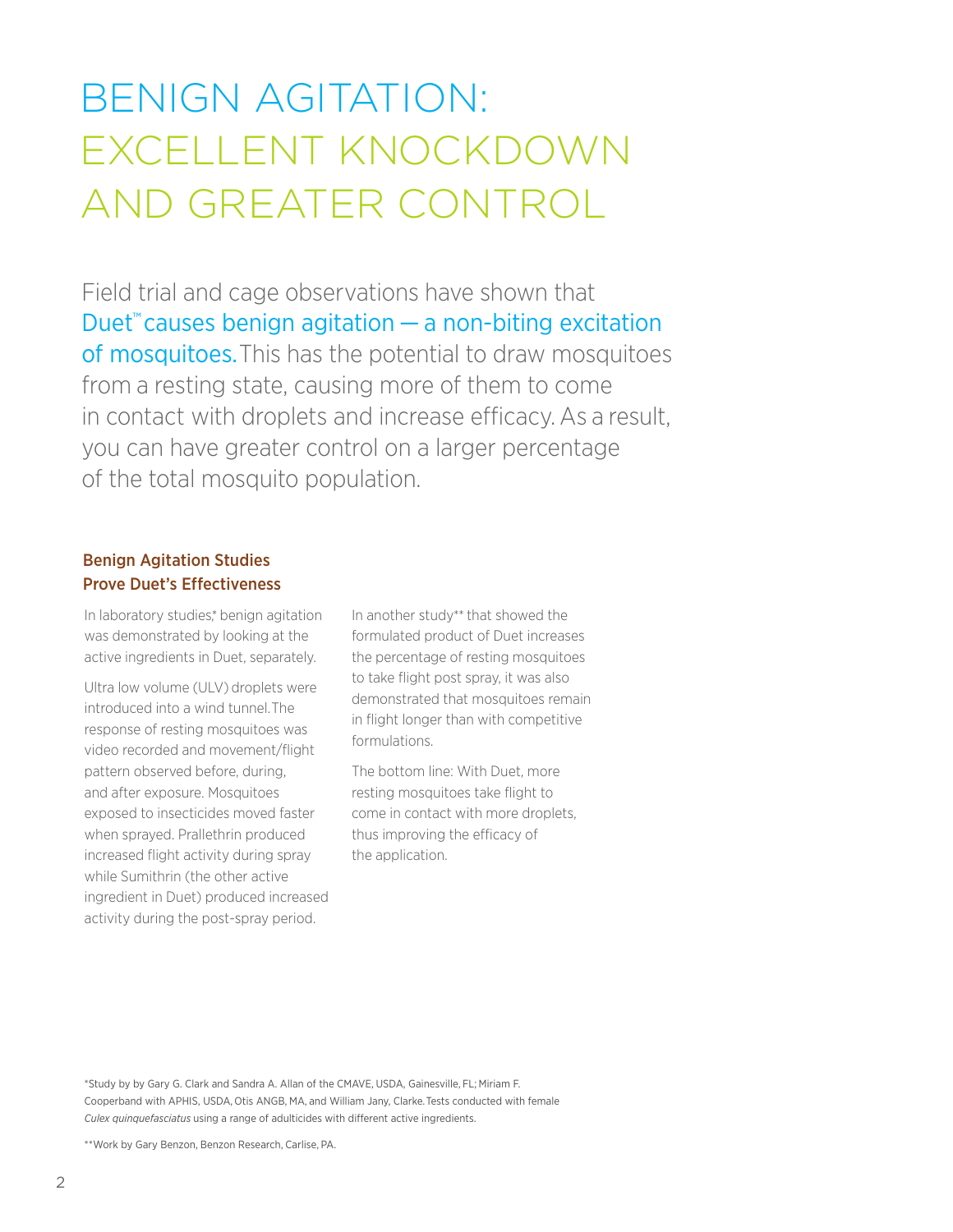| Key:                                          |                |                       |
|-----------------------------------------------|----------------|-----------------------|
| Duet <sup>™</sup><br>$\overline{\phantom{a}}$ | Py / PBO       | Dibrom<br>Concentrate |
| Scourge<br>$\qquad \qquad \blacksquare$       | <b>BioMist</b> |                       |



#### 5 Minutes After Exposure



Source: Dr. Hajime Hirai, Sumi World, 1997

### Comparative Insecticidal Activity

| <b>COMPOUND</b> | LD50 (µG / INSECT) MOSQUITO <sup>2</sup> |
|-----------------|------------------------------------------|
| Prallethrin     | 0.0032                                   |
| Pyrethrins      | 0.022                                    |

<sup>2</sup>*Culex pipiens pallens, female adult*

Prallethrin exhibits high killing activity against mosquitoes compared to pyrethrins.

We believe that an important part of being an environmental steward is product rotation. Product rotation maximizes the effectiveness of every program by preventing cross-resistance.

To help select products for rotation in your program, visit clarke.com/mosquitocontrolproducts to view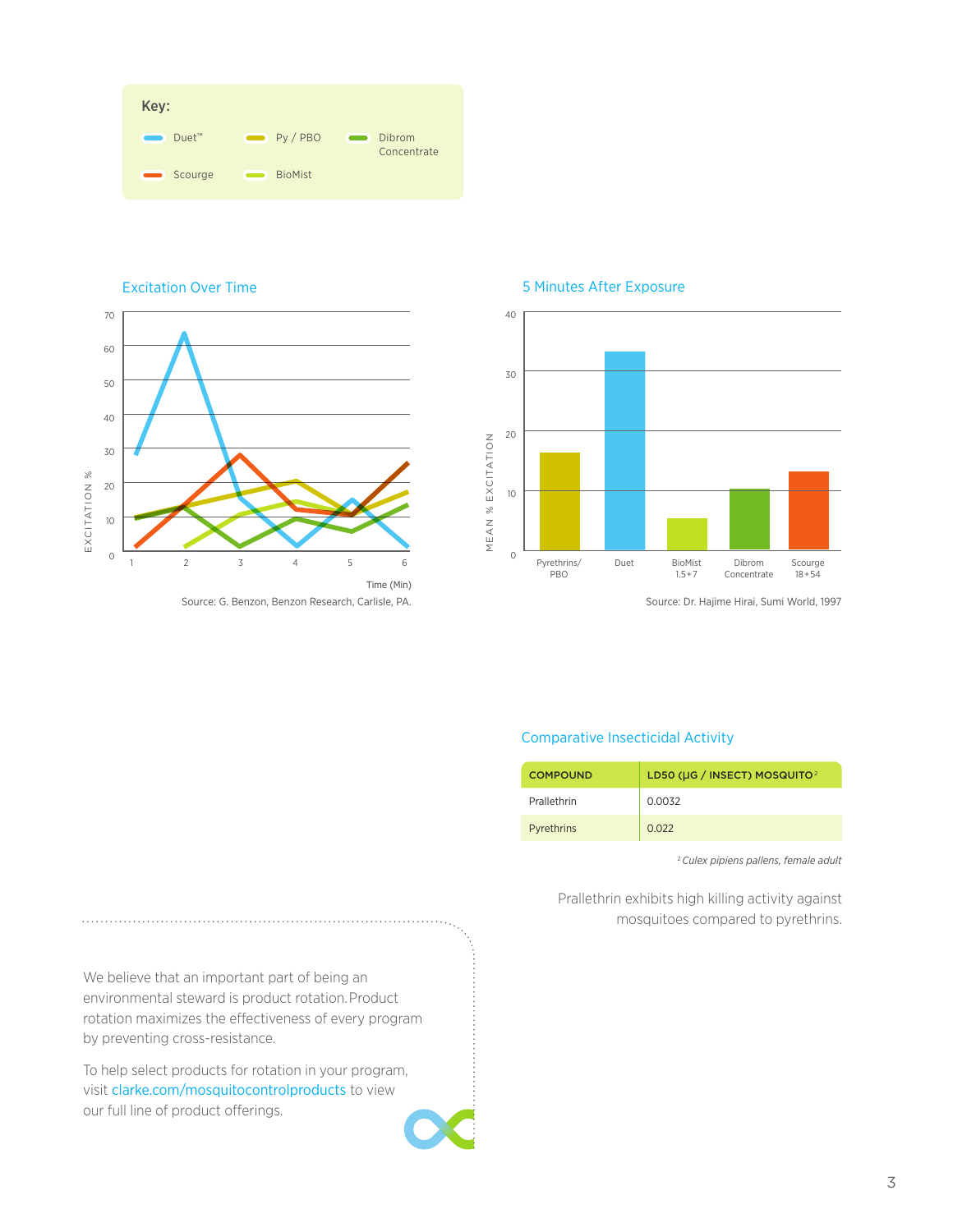# PROFILE OF AN ADVANCED ADULTICIDE OPTION

### Product Density

| <b>ACTIVE INGREDIENT</b> | <b>SUMITHRIN</b>                     | <b>PRALLETHRIN</b>                   | <b>DUET</b>  |
|--------------------------|--------------------------------------|--------------------------------------|--------------|
| Specific Gravity         | 1.060                                | 1.03                                 | .87          |
| Molecular Weight         | 350.5                                | 300.4                                |              |
| Viscosity                |                                      |                                      | 13.4CP @24 C |
| <b>Vapor Pressure</b>    | 1.4 x 10 <sup>-7</sup> mm/Hg @21.4°C | 3.5 x 10 <sup>-5</sup> mm/Hg @21.4°C |              |

| <b>STUDY</b>                                | <b>SUMITHRIN</b>   | <b>PRALLETHRIN</b> | <b>SPECIES</b>                  | <b>DUET</b> |
|---------------------------------------------|--------------------|--------------------|---------------------------------|-------------|
| 96 Hr Acute Flow Through LC50 Rainbow Trout | 17 µg/l            | $12 \mu g/l$       | Oral LD50 (rats)                |             |
| 96 Hr Acute Flow Through LC50 Bluegill      | $18 \mu g/l$       | $22 \mu g/l$       | Dermal LD50 (rats)              |             |
| 48 Hr Acute EC 50 Daphnia magna             | $4.3 \mu g/l$      | $6.2 \mu g/l$      | Eye Irritation (rabbits)        |             |
| Honey Bee 48 Hr Acute Contact LD50          | $0.064 \mu g$ /bee | $0.028 \mu g$ /bee | Inhalation LC50 (rats)          |             |
| Acute Oral LC50 Bobwhite Quail              | $2510$ mg/kg       | 1171 mg/kg         | Skin Sensitization (guinea pig) |             |

### Toxicology **Acute Toxicology Acute Toxicology Acute Toxicology**

| <b>SPECIES</b>                  | <b>DUET</b>        |
|---------------------------------|--------------------|
| Oral LD50 (rats)                | > 5000 mg/kg       |
| Dermal LD50 (rats)              | $> 5000$ mg/kg     |
| Eye Irritation (rabbits)        | Minimal irritation |
| Inhalation LC50 (rats)          | $> 2.04$ mg/l      |
| Skin Sensitization (guinea pig) | Negative           |

### Environmental Toxicity

In Sunlight: The active ingredients in Duet™ are photolabile. The molecules easily decompose in the presence of sunlight. The half-lives of Sumithrin and prallethrin in water in the presence of light range from 9.1 to 13.9 hours. The degradation products of Sumithrin and prallethrin are non-persistent. Moderately rapid aerobic and anaerobic soil degradation was found in the absence of sunlight.

In Soil: Sumithrin and prallethrin are not readily transported from the site of application. Neither Sumithrin nor prallethrin bioaccumulates.

### Eco-Tier™ Ranking:

The Clarke Eco-Tier™ Index offers three tiers of products, equipment and services ranked by their impact on the environment. Duet is ranked as an "Advanced" product.

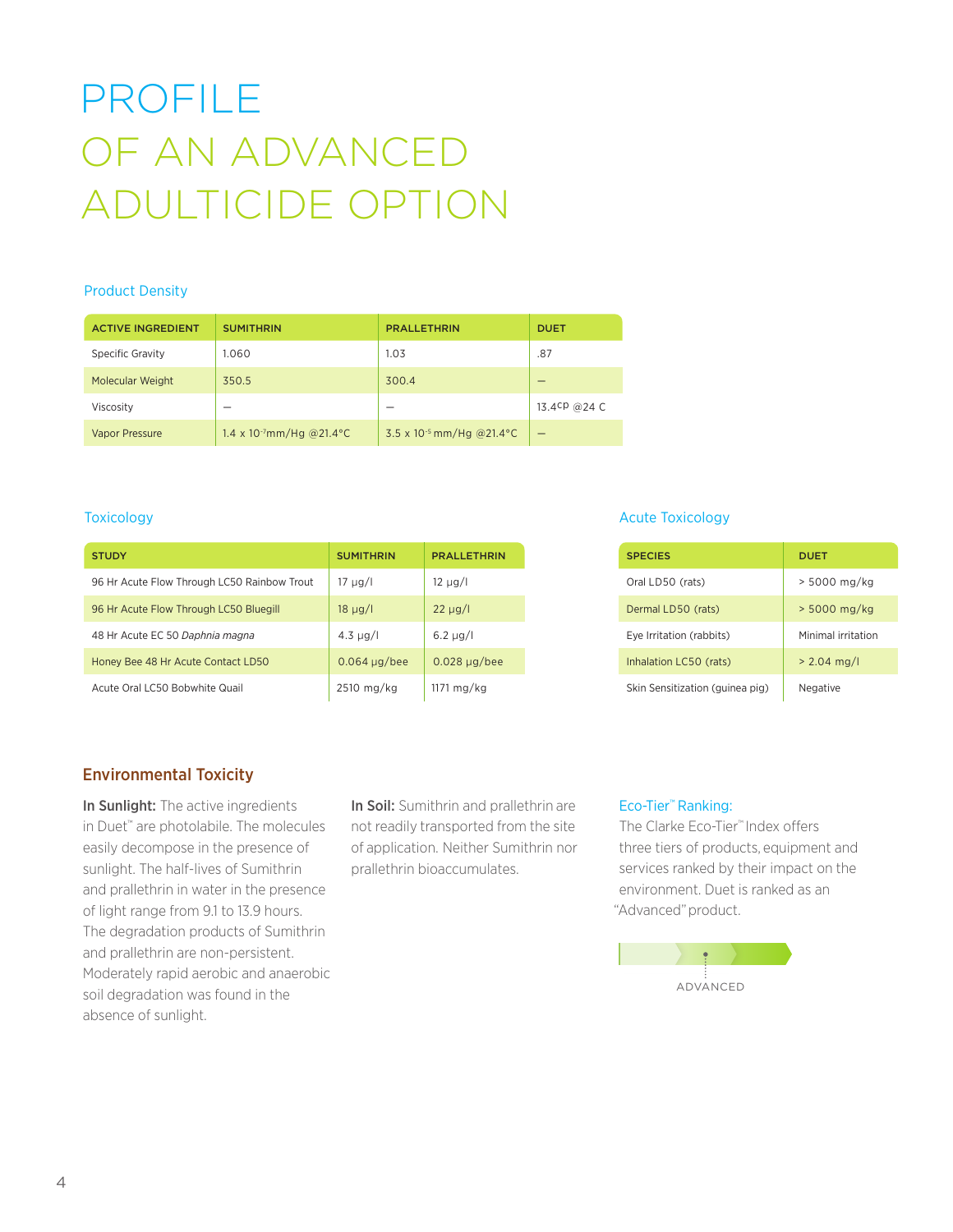# CAGED TRIAL RESULTS SUPERIOR KNOCKDOWN AND CONTROL

### Initial Field Research

Initial field research for Duet™ has demonstrated excellent results. Tests were conducted involving the following species:

Michigan: *An. punctipennis, Oc. trivittatus* and *Ae. vexans* 

Florida: *Oc. taeniorhynchus* 

Illinois: *Coq. perturbans, Oc. trivittatus*  and *Culex restuans*

### Protocols:

- » Mosquitoes collected via  $CO<sub>2</sub>$ baited ABC traps
- » Mouth-aspirate mosquitoes
- » Cages placed @100-200' intervals
- » 10 min. exposure then transferred to holding cages
- » Mosquitoes fed 10% sugarwater solution
- » Monitor knockdown @ 1-Hr, and 24-Hr mortality
- » Controls handled same as treated mosquitoes

### **1-Hour Knockdown 24-Hour Mortality Control** Key:

### Duet Ground ULV @150'

Rate: 0.41 oz/acre rate



### Duet ULV at Long Distances

Location: Saginaw, MI – 9/1/06 Rate: 0.0012 ai/acre Sumithrin and 0.0003 lbs/acre prallethrin



Even at distances up to 600ft from the spray nozzle, Duet demonstrates superior knockdown and control.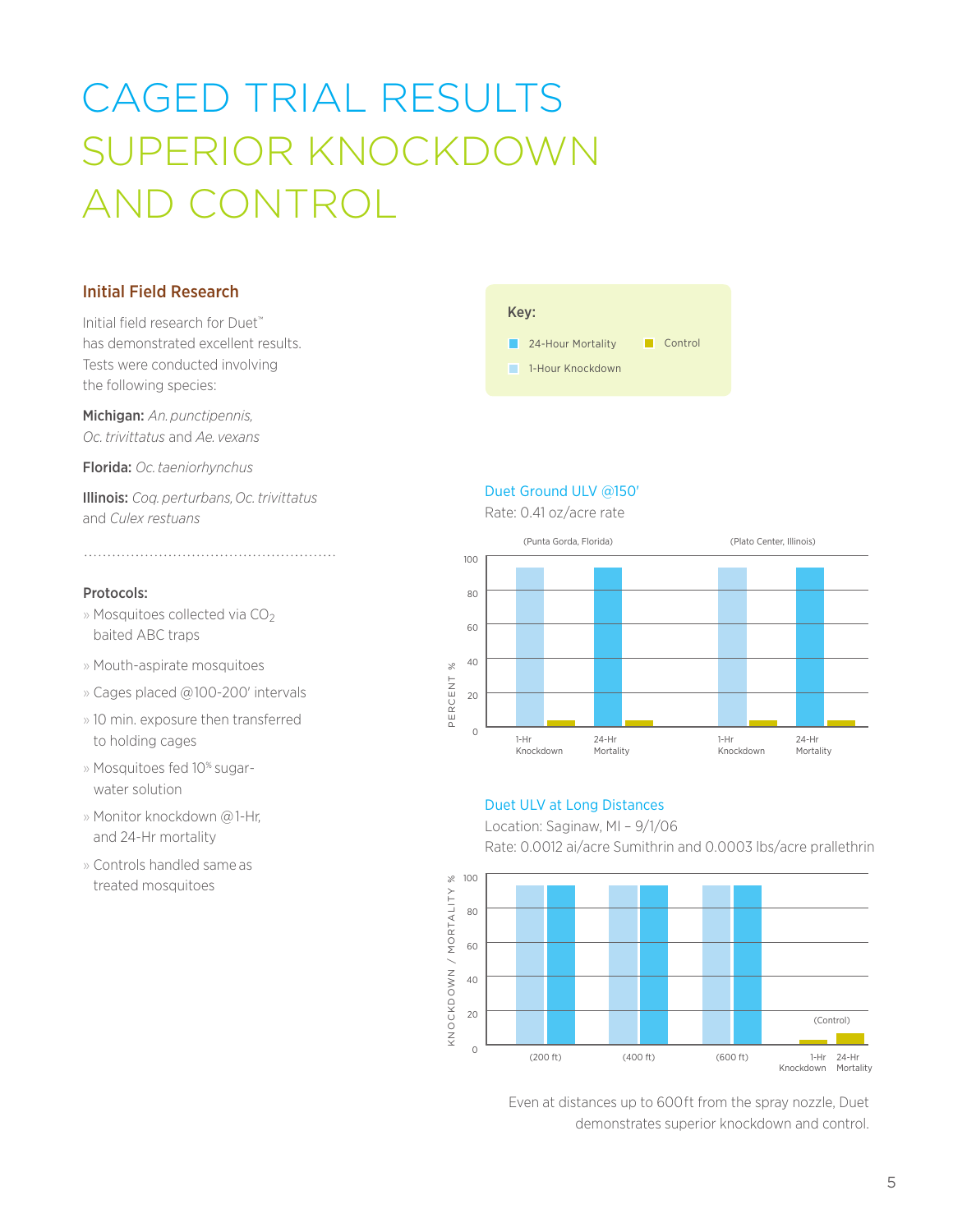# APPLICATION METHODS OPTIMIZED FOR YOUR EQUIPMENT

### Duet<sup>™</sup> has been proven effective whether applied

by air or ground (truck, ATV, backpack). Optimized for all standard ULV application equipment and nozzles, Duet is non-corroding to your application apparatus.

### Applying Duet by Air

Aerial applications can be completed with fixed wing or rotary aircraft. Based on your program needs, Duet can be applied at a range of .41 to 1.23 fl. oz/acre. Droplet VMD (volume median diameter) should be optimized between 25—30 microns. In wind tunnel atomization studies, Duet has shown to effectively produce this droplet size range when sprayed through equipment that has been correctly calibrated.

### To Optimize Your Aerial Application:



### Select the Proper Nozzle

Refer to the table to achieve the optimized less-than-30-micron droplet VMD. Some of the best nozzles for Duet usage are rotary (e.g. Beecomist or Micronair). Note that flat fan nozzles require orientation 130 degrees into the wind, and may not produce droplets within the desired spectrum when aircraft travel below 170 mph.

| <b>AIRCRAFT TYPE</b> | <b>NOZZLE TYPE</b>          | <b>SIZE</b>                  | <b>ANGLE</b>  |
|----------------------|-----------------------------|------------------------------|---------------|
| Fixed wing           | Flat fan                    | 80-110° small orifice 005-04 | 135° forward  |
| Fixed wing           | Micronair Nozzles** AU5000* | Standard cage mesh           | Straight back |
| Fixed wing           | Beecomist*                  | 10, 20 or 40 um screen       | Straight back |
| Rotary wing          | Micronair Nozzles** AU5000* | Standard cage mesh           | Straight back |
| Rotary wing          | Beecomist*                  | 40 um screen                 | Straight back |

\* Adjust RPM of nozzles to deliver the appropriate droplet spectrum required for your application. \*\* AU 4,000, AU 5,000, AU 6,600 brushless

Note: Data is for general information only. Actual droplet size will depend on the application conditions and factors such as nozzle and atomizer condition. Always calibrate sprayers to ensure required dosage rate and conditions are met. As always, read and follow label directions.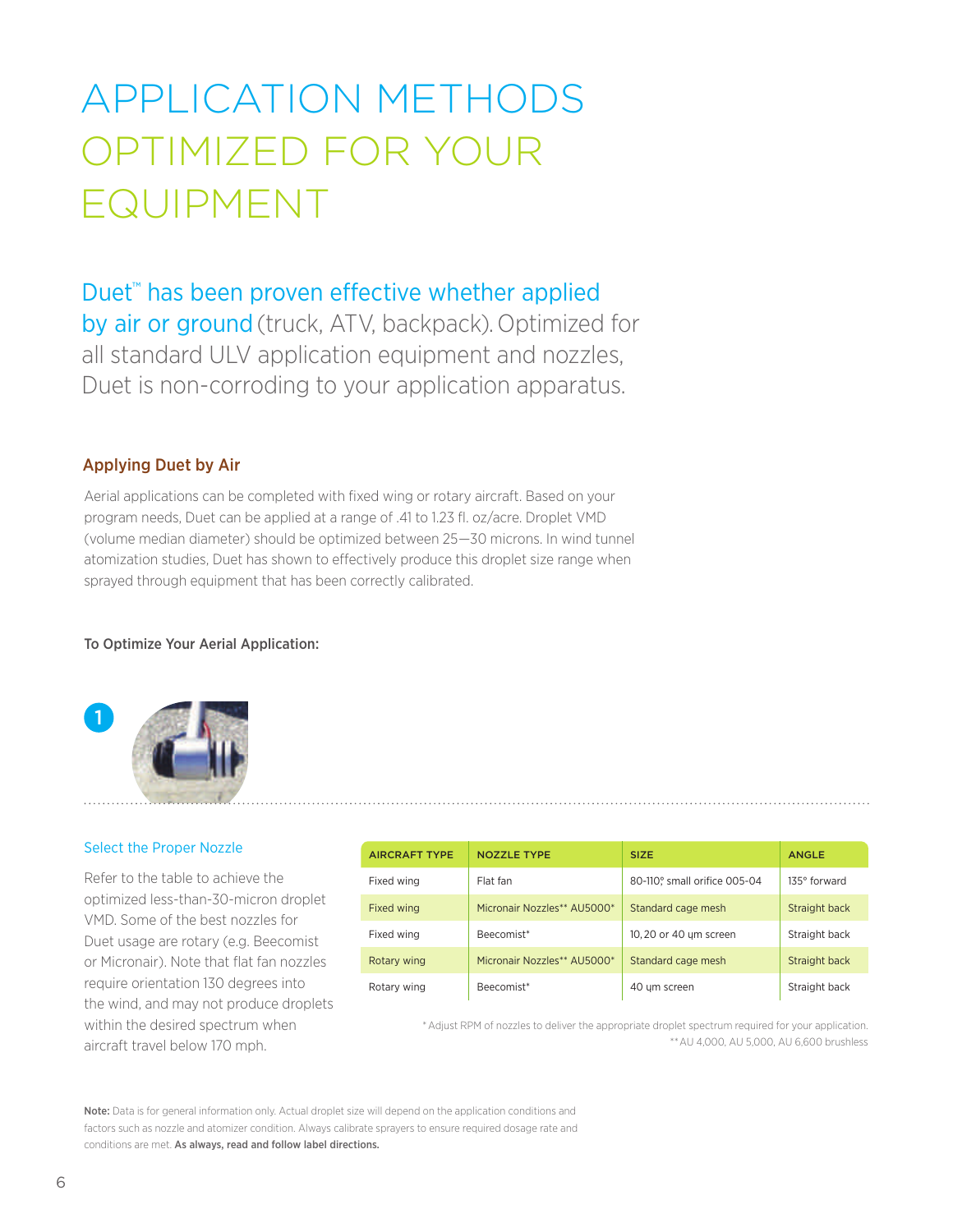

### Calibration Process

### To adjust your spray system for proper flow rate:

- » Determine the number of acres per minute your aircraft will treat by using the first formula shown.
- » Select the Duet™ labeled flow rate (in ounces per acre) required for your needs.
- » Using the second formula, multiply the figures derived from the two steps above to determine the proper Calibration Flow.

| Swath × Speed                                                                                                            | = | ACres / Min |
|--------------------------------------------------------------------------------------------------------------------------|---|-------------|
| $\left(\frac{\text{Acres}}{\text{Min}}\right) \left(\frac{\text{Oz}}{\text{Acre}}\right) = \frac{\text{Oz}}{\text{Min}}$ |   |             |
| Calibration Flow                                                                                                         |   |             |

| <b>PRALLETHRIN</b>   | <b>SUMITHRIN</b>    | <b>PBO</b>          | <b>FLOW RATES</b> |
|----------------------|---------------------|---------------------|-------------------|
| 0.00072 lbs. Al/acre | 0.0036 lbs. Al/acre | 0.0036 lbs. Al/acre | 1.23 fl. oz/acre  |
| 0.00044 lbs. Al/acre | 0.0022 lbs. Al/acre | 0.0022 lbs. Al/acre | 0.75 fl. oz/acre  |
| 0.00036 lbs. Al/acre | 0.0018 lbs. Al/acre | 0.0018 lbs. Al/acre | 0.61 fl. oz/acre  |
| 0.00024 lbs. Al/acre | 0.0012 lbs. Al/acre | 0.0012 lbs. Al/acre | 0.41 fl. oz/acre  |



### Droplet Dynamics

Droplet VMD should be optimized between 25-30 microns to achieve maximum performance. Confirm the droplet size by placing slide impingers with Teflon coated slides as described in the diagram. Droplets on slides can be measured using a compound microscope with a mechanical stage and an ocular micrometer. Starting at one end of the slide, measure each droplet as they pass through the eyepiece micrometer. The expected spread factor for Duet is 0.59 (minimum of 200 droplets collected). Use this factor until the actual spread factor is determined.

### To Determine Appropriate Offset:

- » Place droplet collectors 50 ft apart and 90 degrees to the wind direction.
- » Fly directly into wind over slides at 75 ft. Spray for 15 seconds after passing over slide collectors.
- » Wait 10 minutes after application for upwind droplets to reach collectors.

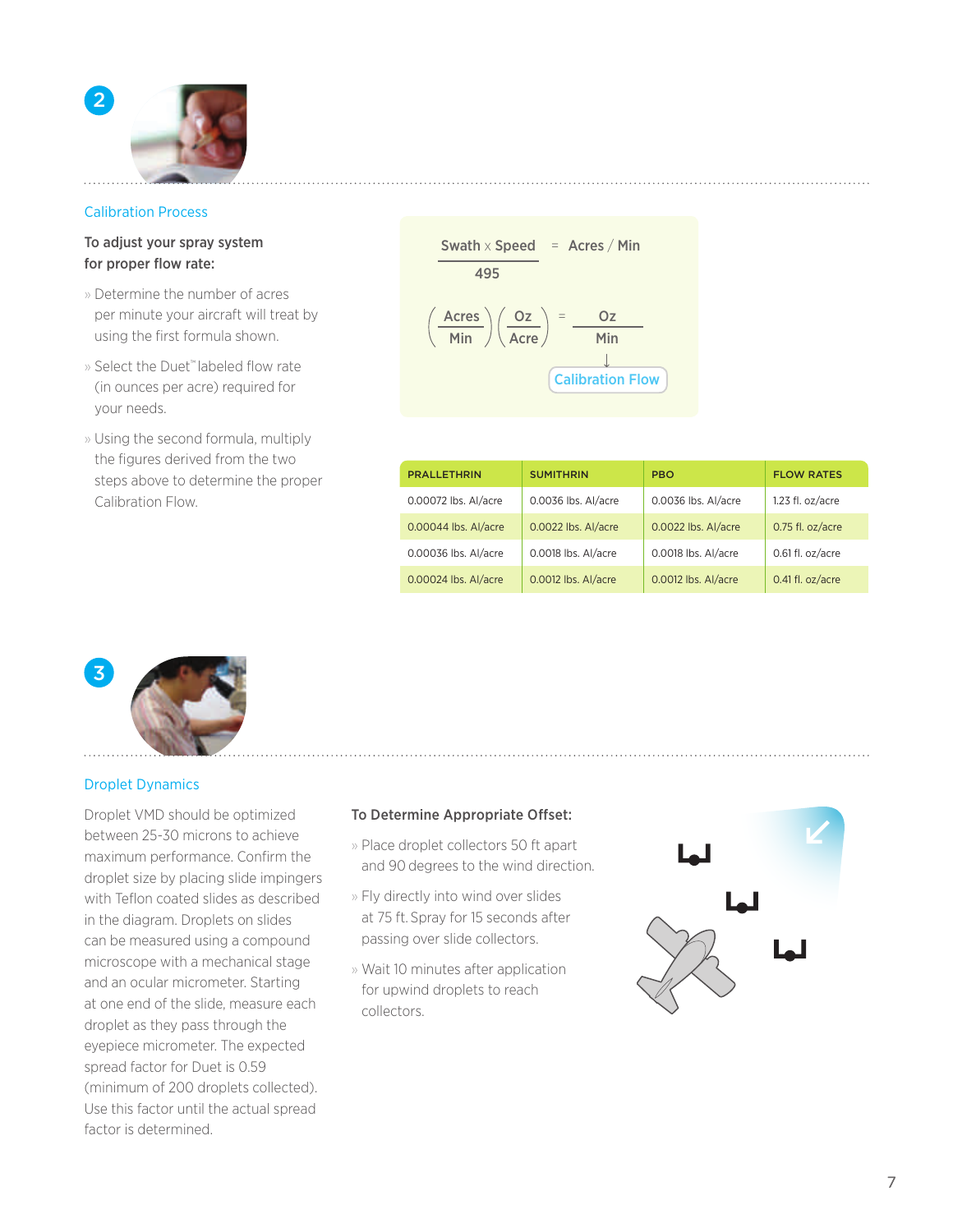### Duet<sup>™</sup> By Ground

Duet should be applied using ULV spray equipment capable of producing ULV spray droplets with a VMD of 8-30 microns.

### Use the Following Guidelines, Assuming a 300 ft Swath:

| Fl. oz/acre<br>* Flow rates in fluid oz/min at truck speeds of: |                   |        |                   |        |
|-----------------------------------------------------------------|-------------------|--------|-------------------|--------|
| <b>DUET</b>                                                     | 5 MPH             | 10 MPH | 15 MPH            | 20 MPH |
| 1.23 oz/acre                                                    | 37 oz             | 74 oz  | $11.2 \text{ oz}$ | 14907  |
| $0.75$ oz/acre                                                  | 2.3 <sub>07</sub> | 4607   | 6807              | 9.1 oz |
| 0.61 oz/acre                                                    | 1.9 <sub>oz</sub> | 3.7 oz | 56.07             | 7407   |
| $0.41$ oz/acre                                                  | 1.2 oz            | 2.5oz  | 3.7 oz            | 5.0 oz |

\* Assumes a 300 ft spray swath

### To Optimize Your Ground Application:

To achieve maximum performance, droplet VMD should be optimized between 10-20 microns. Droplet spectrum may be determined by using the hot-wire method using a DCIII (AIMS) unit that measures and calculates VMD or MMD for oil-based liquids. Application equipment must be tested at least annually to confirm that pressure at the nozzle and nozzle flow rate(s) are properly calibrated.

### Standard Droplet Collection:

» Use Teflon-coated microscope slide

- » Attach slide to 3'— 4' rod
- » Stand 10'— 25' downwind from nozzle
- » Distance is dependent on sprayer velocity
- » Higher velocity of sprayer = further distance from nozzle (not to exceed 25')
- » Swing rod (with coated slide facing the insecticide) once rapidly in a baseball swing/diagonal motion toward the sprayer, through the spray cloud

### Standard Droplet Measurement:

- » Use a compound microscope equipped with a mechanical stage and an ocular micrometer placed in the eyepiece.
- » Starting at one end of the slide, measure each droplet as they pass through the eyepiece micrometer.
- » A minimum of 200 droplets should be measured to obtain an adequate sample.
- » Spread factor for Duet: 0.59.

### ENVIRONMENTAL CONDITIONS FOR AIR AND GROUND APPLICATION

Duet should be applied when conditions are favorable for ULV applications. Favorable application conditions occur when the atmosphere at application height to immediately above ground level is stable. This condition is characteristic of an inversion, which occurs when temperatures increase with height. Stability is also influenced by solar radiation and heat exchange between air, soil and vegetation. As a result, favorable conditions for ULV applications usually occur prior to sunrise and after dusk. Duet has been shown to have a negative temperature coefficient. This means it is extremely effective, early and late season when temperatures are between 50°-65° F and most mosquitoes are active.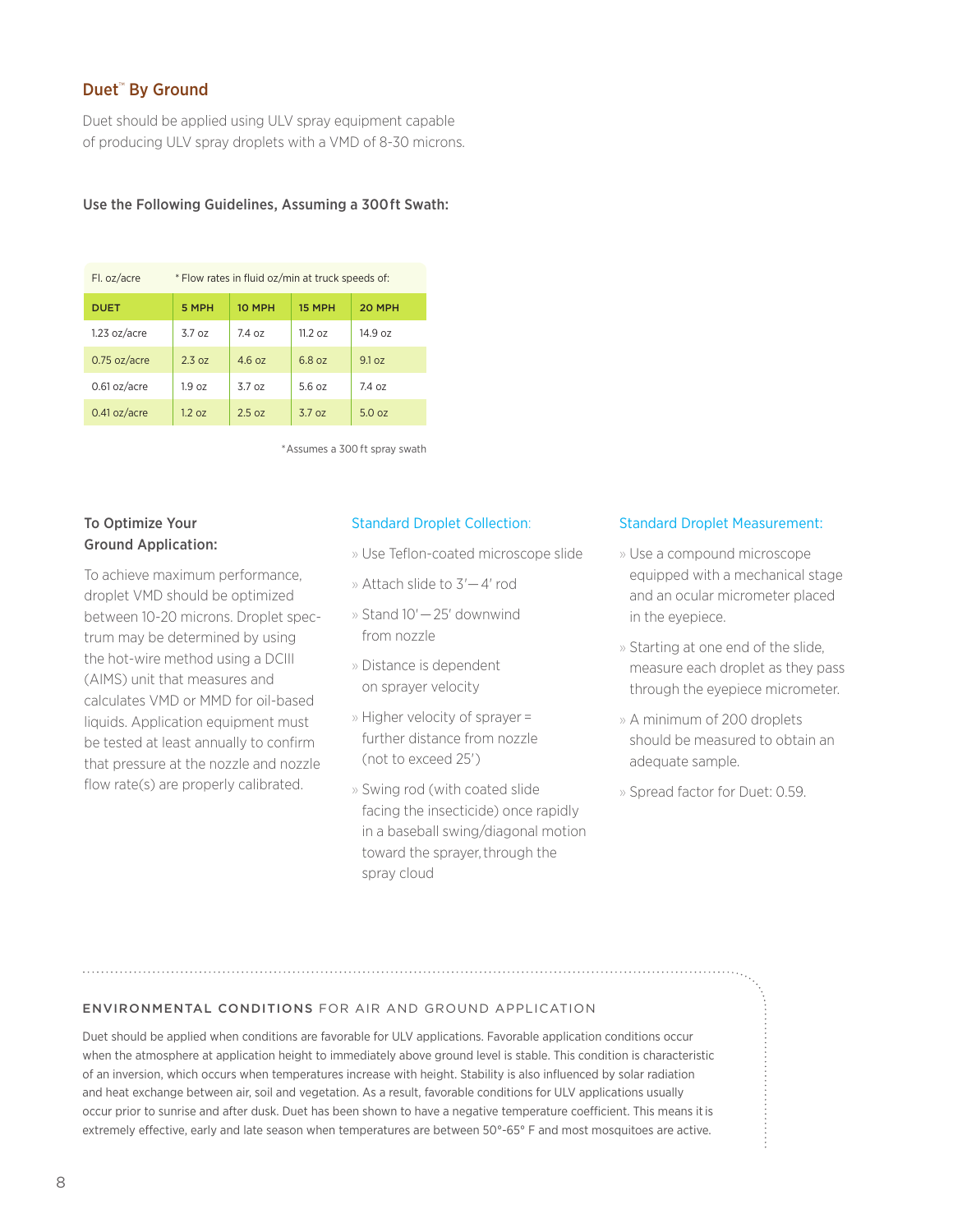## FREQUENTLY ASKED QUESTIONS

### Q: What is prallethrin and how did it come into use as a mosquito adulticide?

A: Prallethrin was developed in the 1980s as an alternative to pyrethrins. It was first registered for use with the U.S. EPA in 1995. Since then, it has been in use in pest control products throughout the world.

### Q: Does Duet<sup>™</sup> pose a health risk to community residents?

A: All products involve a balance between risks and benefits. The active ingredients in Duet have been carefully tested. Duet is registered for ground and aerial applications in outdoor residential and recreational areas.

### Q: Does the combination of prallethrin and Sumithrin in Duet increase toxicity?

A: No. Duet has the same toxicology profile as Anvil.

### Q: How does Duet break down in the environment?

A: Duet's active ingredients break down rapidly in sunlight into carbon dioxide and water vapor.

### Q: What is Sumithrin, and how does it impact mosquitoes?

A: Sumithrin, best known in the Anvil formulation, is an active ingredient used for adult mosquito control. A synthetic pyrethroid, Sumithrin replicates the mosquito controlling properties of pyrethrin, derived from chrysanthemum plants. It has been widely used in mosquito control since 1975, and in the Anvil formulation has been used in every major mosquito control effort in the U.S. since 1999. Both prallethrin and Sumithrin interrupt the sodium channel complex in mosquito nerve axons.

### Q: Is adult control effective?

A: Generally, spraying for adult mosquitoes is highly effective at killing adult mosquitoes on the wing. With Duet, the dual-active formulation provides excellent control among commonly controlled mosquitoes even at low application rates.

### Q: How much Duet is typically applied?

A: Duet is applied in very low dosages, from less than half an ounce to a little more than one ounce of formulated product per acre (.41 to 1.23 fl oz/ac). In lay terms, approximately a teaspoon of formulated product treats an area the size of a football field.